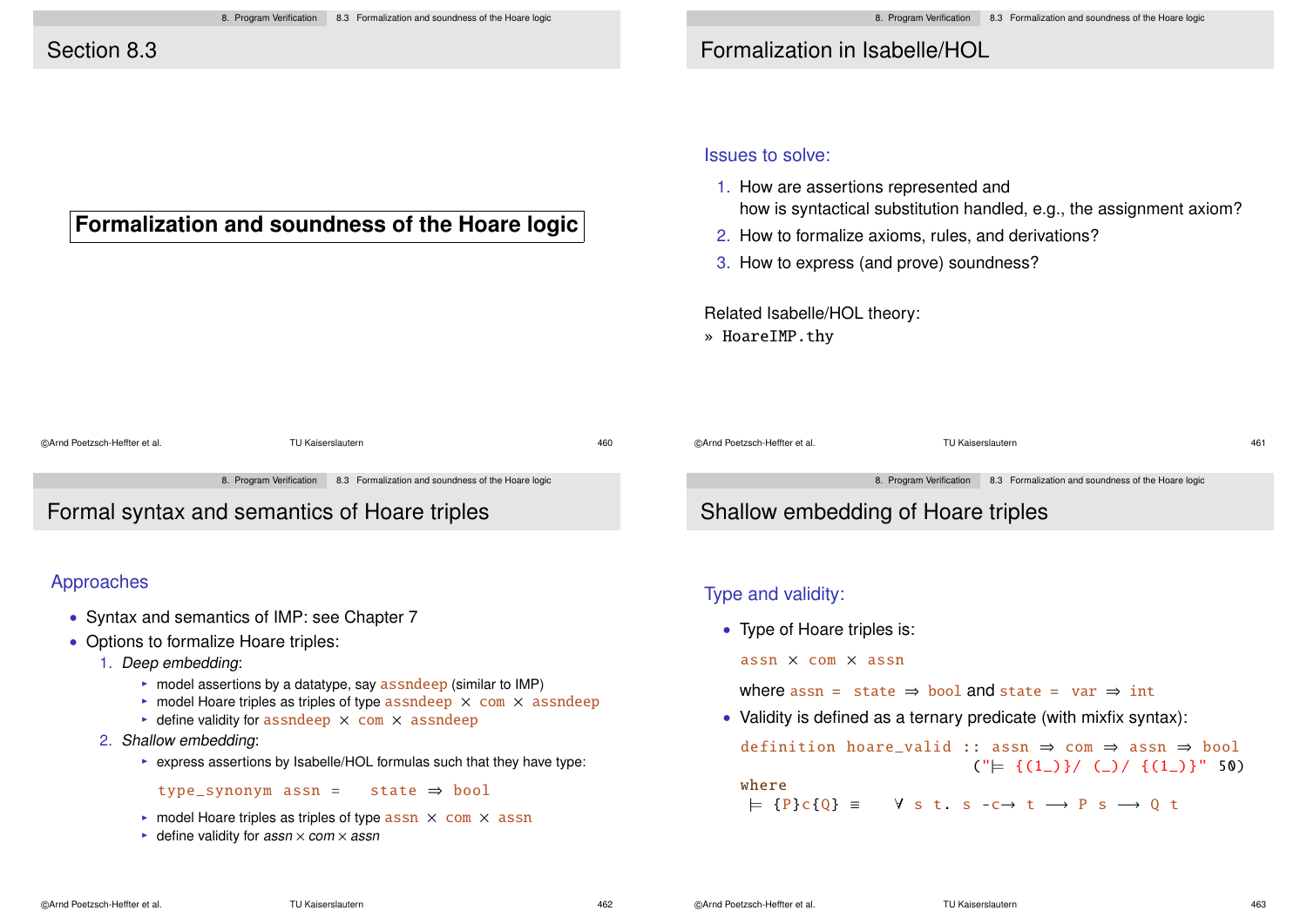### Deep vs. shallow embedding

### **Discussion**

- Advantages of deep embedding:
	- $\triangleright$  Faithfully reflects logic as syntactical calculus
	- Assignment axiom can be realized by substitution
	- $\triangleright$  Simplifies to prove meta-logical properties (e.g., soundness and completeness)
- Advantages of shallow embedding:
	- $\blacktriangleright$  Less work
	- $\triangleright$  Base logic already available
	- $\triangleright$  Full support of Isabelle/HOL for assertions

# Soundness

### Definition (Soundness/Korrektheit)

A logical calculus/proof system is sound (German: korrekt) if all derivable formulas are valid.

#### Proof technique:

Use induction over the (height of) the derivation tree:

- Show that all instances of the axiom schemas are valid
- Assuming that the instances of the premisses in a rule application are valid, show that the instance of the conclusion is valid.

| ©Arnd Poetzsch-Heffter et al.      | TU Kaiserslautern |                                                                            | 464 | ©Arnd Poetzsch-Heffter et al. | TU Kaiserslautern |                                                          |
|------------------------------------|-------------------|----------------------------------------------------------------------------|-----|-------------------------------|-------------------|----------------------------------------------------------|
|                                    |                   | 8. Program Verification 8.3 Formalization and soundness of the Hoare logic |     |                               |                   | 8. Program Verification 8.4 Program verification with Is |
| Formalizing Hoare axioms and rules |                   |                                                                            |     | Section 8.4                   |                   |                                                          |

### We demonstrate 2 approaches (see HoareIMP.thy):

- 1. Hoare axioms and rules as lemmas stating their soundness
- 2. An inductive definition of what it means to derive a Hoare triple

### Remarks:

- The assignment axiom is realized by function update instead of substitution.
- Transformation of boolean expressions is done by the semantic function beval.
- In both approaches, rule application is managed by Isabelle/HOL.
- The second approach is the preferred technique; the first approach is shown for discussion.

| ©Arnd Poetzsch-Heffter et al. | TU Kaiserslautern       | 465                                        |  |
|-------------------------------|-------------------------|--------------------------------------------|--|
|                               | 8. Program Verification | 8.4 Program verification with Isabelle/HOL |  |
| Section 8.4                   |                         |                                            |  |
|                               |                         |                                            |  |

# **Program verification with Isabelle/HOL**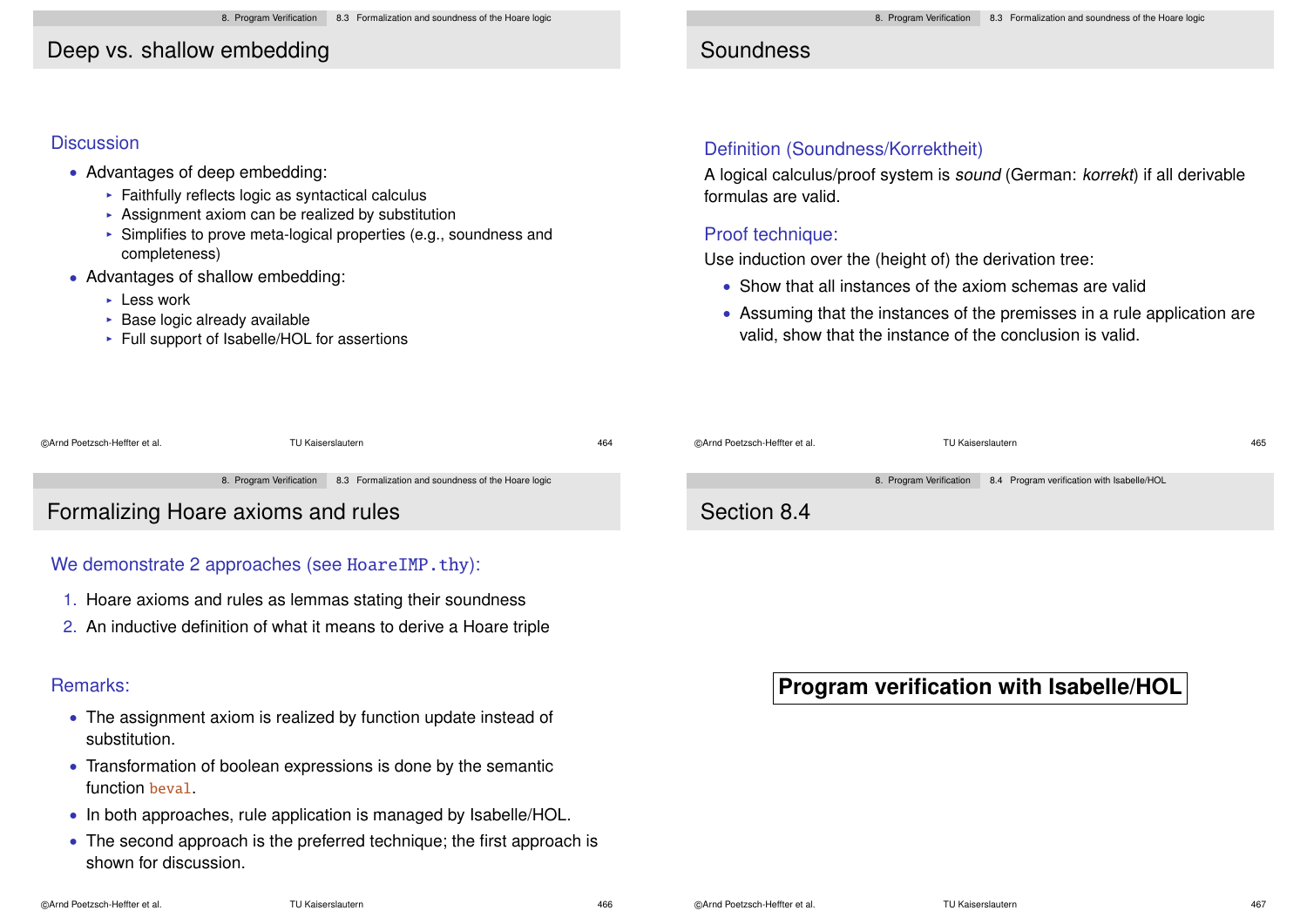## Introduction

Using the Hoare logic in its classsical form is tedious:  $\rightarrow$  Hoare logic in a form supporting weakest precondition reasoning

#### **Overview**

- Hoare logic in wp-form (see HoareIMPwp.thy)
- Automated wp-technique in Isabelle/HOL for IMP (see HoareIMPwp.thy)
- Extension to IMP by arrays (see HoareIMParry.thy)
- Application in a case study (see HoareIMParray.thy)

# Weakest precondition transformation

#### Definition (Weakest precondition, WP-transformer)

An assertion  $A = wp(C, Q)$  expresses the weakest precondition of statement C for postcondition Q if

 $\forall P. \{P\} \subseteq \{Q\} \longrightarrow (P \longrightarrow A)$ 

A WP-transformer is an algorithm that takes C and Q as arguments and constructs  $wp(C, Q)$ .

#### Example:

The assignment axiom provides us with a WP-transformer for assignments:

$$
wp(x := E, Q) =_{def} Q[E/x]
$$

| @Arnd Poetzsch-Heffter et al. | TU Kaiserslautern                                                  | 468 | @Arnd Poetzsch-Heffter et al. | TU Kaiserslautern                                                  | 469 |
|-------------------------------|--------------------------------------------------------------------|-----|-------------------------------|--------------------------------------------------------------------|-----|
|                               | 8. Program Verification 8.4 Program verification with Isabelle/HOL |     |                               | 8. Program Verification 8.4 Program verification with Isabelle/HOL |     |
| <b>Discussion</b>             |                                                                    |     | WP-transformation for IMP     |                                                                    |     |

- If preconditions are considered as sets of states, the weakest precondition is unique (Why?).
- For more complex programming languages and Hoare logics, the assertion language might be not sufficiently expressive to specify the weakest precondition.
- WP-transformation provides a proof strategy.
- WP-transformation reduces program verification to reasoning on assertions:

$$
\{P\} C \{Q\} \longleftrightarrow (P \longrightarrow wp(C, Q))
$$

 $wp(SKIP, Q) = Q$  $wp(x:=E, Q)$  =  $Q[E/x]$  $wp(C1; C2, Q) = wp(C1, wp(C2, Q))$  $wp(IF b THEN C1 ELSE C2 END, Q) =$  $(\mathcal{T}(b) \longrightarrow wp(C1, Q)) \land (\neg \mathcal{T}(b) \longrightarrow wp(C2, Q))$ 

Weakest preconditions for while statements can – in general – not be computed.